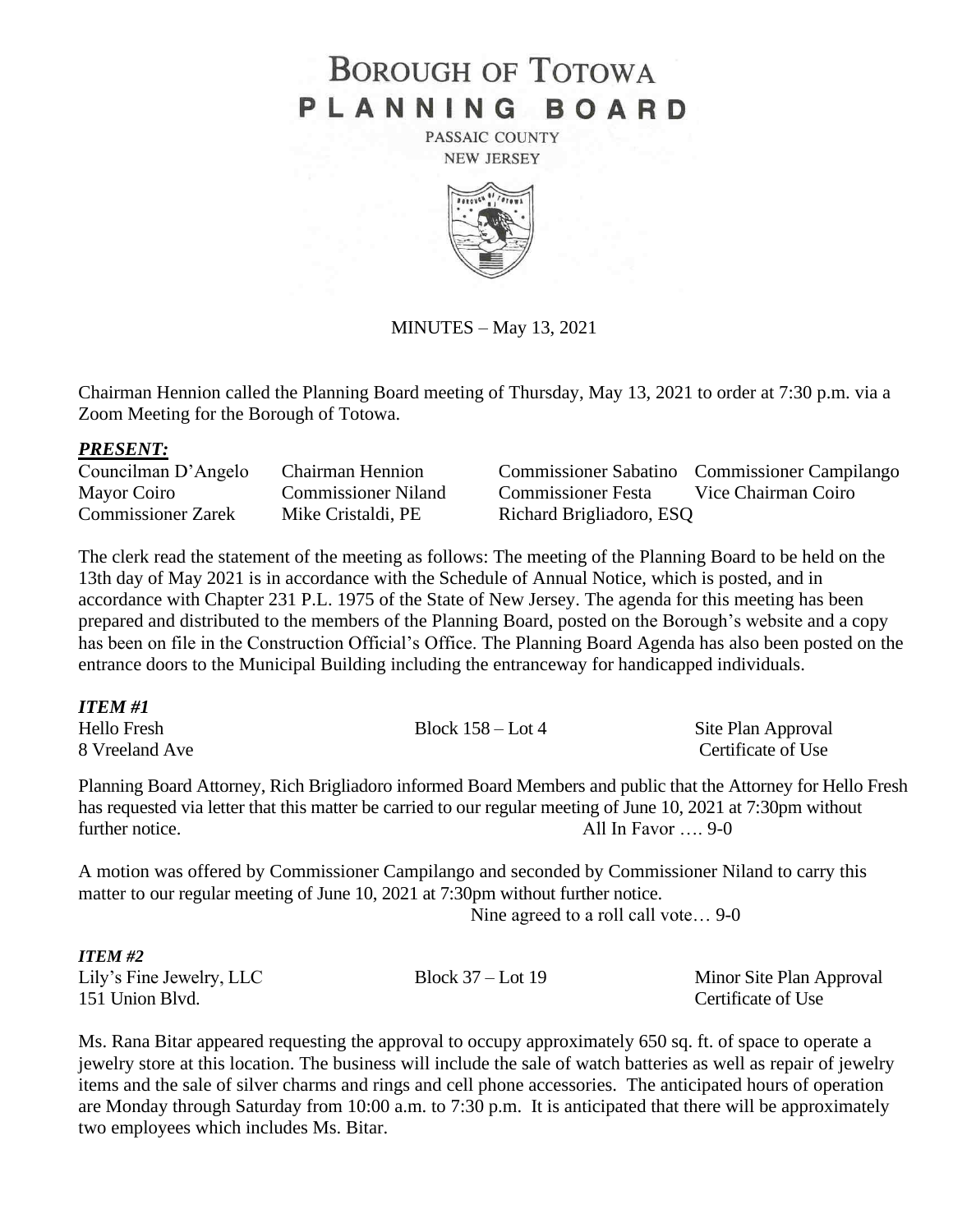# PLANNING BOARD MEETING May 13, 2021 MINUTES CONTINUED **PAGE 2**

The Applicant has already installed a new building façade sign which is black and gold in color. Upon request of the Planning Board, the Applicant stipulated that she would change the sign to conform to the requirements of the Ordinance. The sign may have a black background with white letters or, the sign shall be either classic navy blue, hunter green or burgundy. In addition, there is an existing free-standing sign and the Applicant is permitted to install a sign reflecting the name of this business in the space provided on the free-standing sign with the permission of the landlord.

A motion was offered by Commissioner Campilango and seconded by Commissioner Niland to approve the preliminary and final site plan as presented. This approval is subject to and contingent upon the following conditions and will be memorialized in a Resolution at a future date:

- 1. The construction of internal partitions, exits, entrances and fire safety devices are subject to and require the approval of the fire sub-code official, the fire inspector, and the building inspector.
- 2. The applicant will supply the Chief of Police with an emergency contact list and will also obtain the approval of the Police Chief pertaining to all alarms and security devices.
- 3. There will be no outside storage of equipment or materials.
- 4. The Applicant will change the sign to conform to the requirements of the Totowa Borough Sign Ordinance with permitted colors being either classic navy blue, hunter green or burgundy. The Applicant shall also be permitted to install a sign with a black background and white lettering. Any signage or lettering on the glass windows or glass door shall not exceed 20 percent (20%) of the area of the glass window or glass door. The Applicant is also permitted to install a sign in the space provided on the existing free-standing sign as long as the landlord grants permission.

Nine agreed to a roll call vote… 9-0

*ITEM #2* 160 Union Blvd. Certificate of Use

Jersey Mike's Block 32 – Lot 5 Minor Site Plan Approval

Applicant was not present.

A motion was offered by Commissioner Campilango and seconded by Commissioner Niland to carry this matter to our regular meeting of May 27, 2021 at 7:30pm without further notice.

Nine agreed to a roll call vote… 9-0

# **RESOLUTIONS:**

A motion was offered by Commissioner Campilango and seconded by Commissioner Niland to approve the resolution for Petco Animal Supplies – Blk. 177 – Lot 2 as presented.

Seven agreed on a roll call vote……….7-0

A motion was offered by Commissioner Campilango and seconded by Commissioner Niland to approve the resolution for Bubbakoos Burritos – Blk. 32 – Lot 5 as presented.

Seven agreed on a roll call vote……….7-0

A motion was offered by Commissioner Campilango and seconded by Commissioner Niland to approve the resolution for Balloon Planet & Party Supply *–* Blk. 143.01 – Lot 3 as presented.

Five agreed on a roll call vote……….5-0

A motion was offered by Commissioner Campilango and seconded by Commissioner Niland to approve the resolution for D's Beauty Bar – Blk. 43 – Lot 29 as presented.

Seven agreed on a roll call vote……….7-0

A motion was offered by Commissioner Campilango and seconded by Commissioner Niland to approve the resolution for Snap N Shop Homes Corp. – Blk. 43 – Lot 22 as presented.

Seven agreed on a roll call vote……….7-0